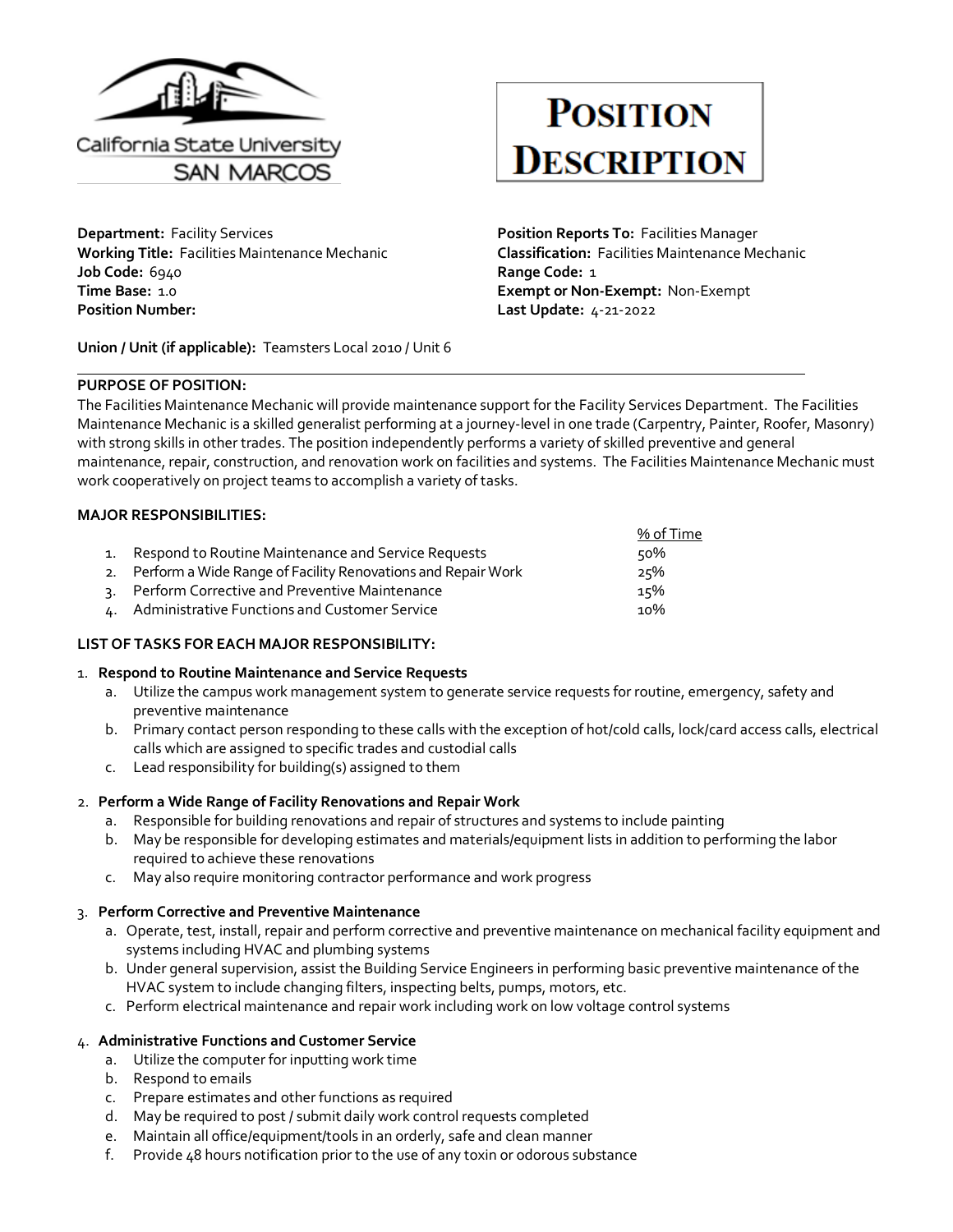# g. Maintain consistent and courteous customer service

#### **PROVIDES LEAD DIRECTION OF OTHERS:**

N/A

# **REQUIREMENTS OF POSITION:**

#### **1. List education and experience required**

- a. Four years of increasingly responsible experience leading to journey-level skills in a facilities/building or mechanical trade, or any equivalent combination of training and experience as a facilities and systems mechanic which demonstrates the achievement of journey-level skills equivalent to that acquired through completion of an applicable apprenticeships program
- b. Requires valid CA driver's license
- c. Must successfully meet and pass a pre-employment medical examination and drug screen

# **Preferred**

a. Experience in an academic setting

# **2. List knowledge, skills, and abilities required for this position.**

- a. Must demonstrate an awareness and appreciation of the cultural diversity of the University community and establish and maintain cooperative and effective relations with University employees, students and the public
- b. Must have excellent customer service, interpersonal, written and oral communication skills
- c. Thorough knowledge of the methods, materials, equipment and tools used in one skilled trade area
- d. Working knowledge of materials, methods, equipment and tools in related trade areas pertaining to facilities, systems, construction and renovation
- e. Thorough knowledge of generally accepted trade practices in trade specialty
- f. working knowledge of computerized maintenance and
- g. Working knowledge of applicable building and safety codes and regulations related to facilities, systems and renovations.
- h. Must be able to demonstrate journey-level skill in one trade and strong skills in other applicable trades
- i. Demonstrated ability to operate construction and related equipment
- j. Demonstrated ability to use considerable judgment and discretion in performing duties
- k. Demonstrated ability to read, interpret and work from blueprints, plans, drawings, and specifications
- l. Demonstrated ability to make rough sketches; estimate cost, time and materials of maintenance, repair and renovate work
- m. Demonstrated ability to maintain records and retrieve data related to work performed using manual and/or computerized record-keeping systems
- n. Demonstrated ability to prepare standard reports
- o. Demonstrated ability to provide instruction to unskilled and semi-skilled assistants
- p. Demonstrated ability to analyze and respond to emergency situations
- q. Demonstrated ability to read and write at a level appropriate to the position; and perform arithmetic calculations as required by the position
- r. Ability to demonstrate an awareness and appreciation of the cultural diversity of the University community, and establish and maintain cooperative and effective relations with University employees, students and the public

# **3. List machines, tools, equipment, and motor vehicles used in the performance of the duties**

- a. Computers necessary to operate the work management system for work order and timecard reporting
- b. Small tools, power and hand tools
- c. Electrical equipment
- d. Man lifts, forklifts, ladders, saws, bobcat, skip loader, back ho, jack hammers and other equipment related to this trade
- e. Electric cart for transportation

# **4. Unique working conditions**

- a. May require extended periods of standing, stooping, and reaching to maintain equipment or complete repairs.
- b. Must exercise caution when working around students
- c. May require the use of masks, respirators, and other devises
- d. Lifting may be required
- e. Adaptability to various weather and working condition is essential
- f. May work in confined spaces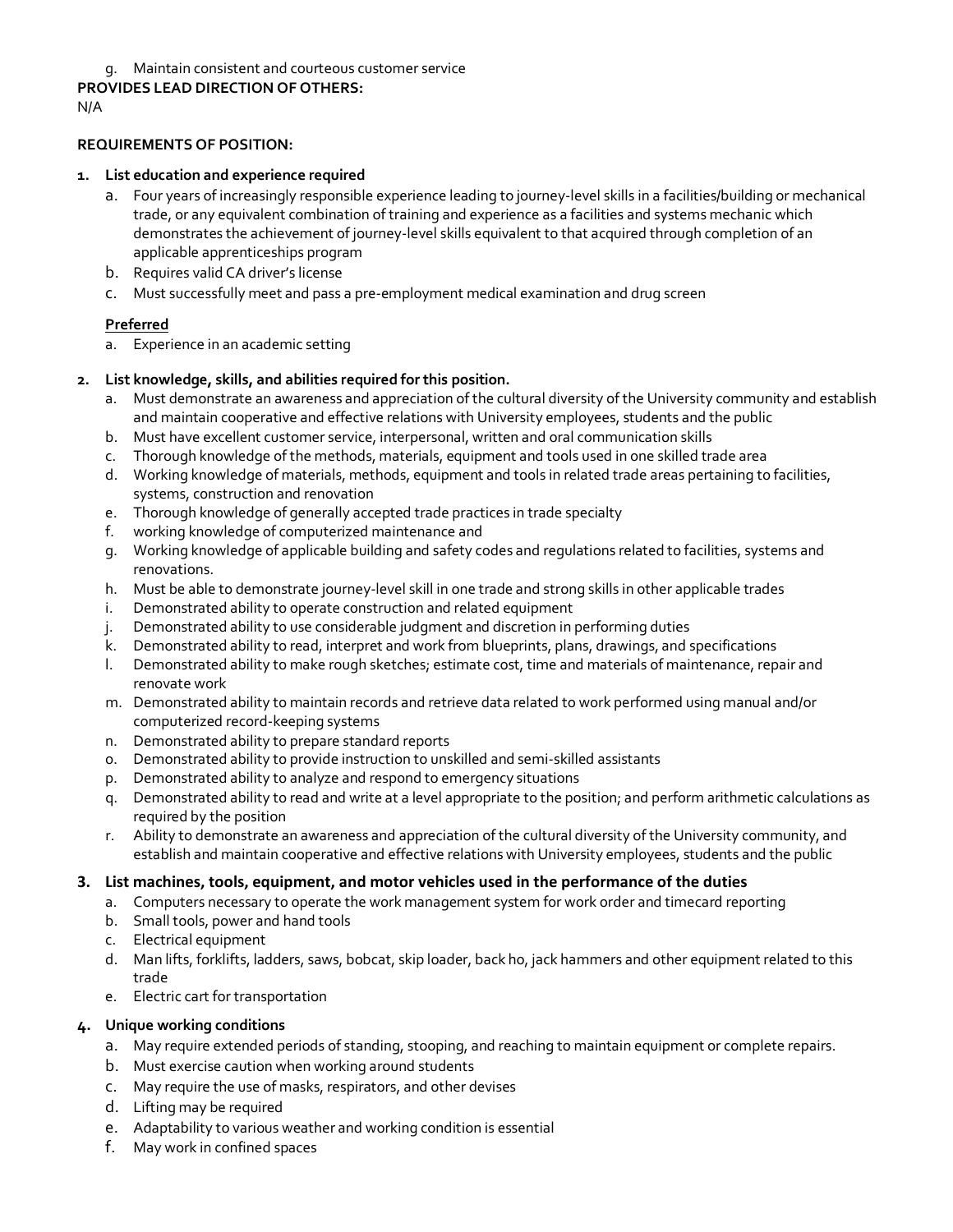g. Must be able to work different shifts, as deemed operationally necessary

# **5. Other Employment Requirements**

- a. This position is subject to a background check including, but not limited to, employment verification, education verification, reference checks and criminal record checks. Failure to satisfactorily complete the background check may affect the application status of applicants or continued employment of current CSU employees who apply for the position.
- b. Must participate in required campus trainings including, but not limited to, Information Security Awareness Training and CSU's Sexual Misconduct Prevention Program.

#### **PURPOSE AND NATURE OF WORK RELATIONSHIPS:**

| <b>Facility Service Staff</b> | Department business                                                       | Daily     |
|-------------------------------|---------------------------------------------------------------------------|-----------|
| Work Control                  | Document each day of work completed and give 48-hour notice of posting    |           |
|                               | when toxins and odorous materials are used on campus                      | Daily     |
| <b>Campus Community</b>       | Ensure customer service standards are met                                 | Daily     |
| Risk, Safety & Sustainability | Department business, policies/procedures and emergency issues             | As needed |
| University Police             | Department business, safety and emergency issues                          | As needed |
| Outside Vendors               | To obtain information regarding various materials cost and specifications | As needed |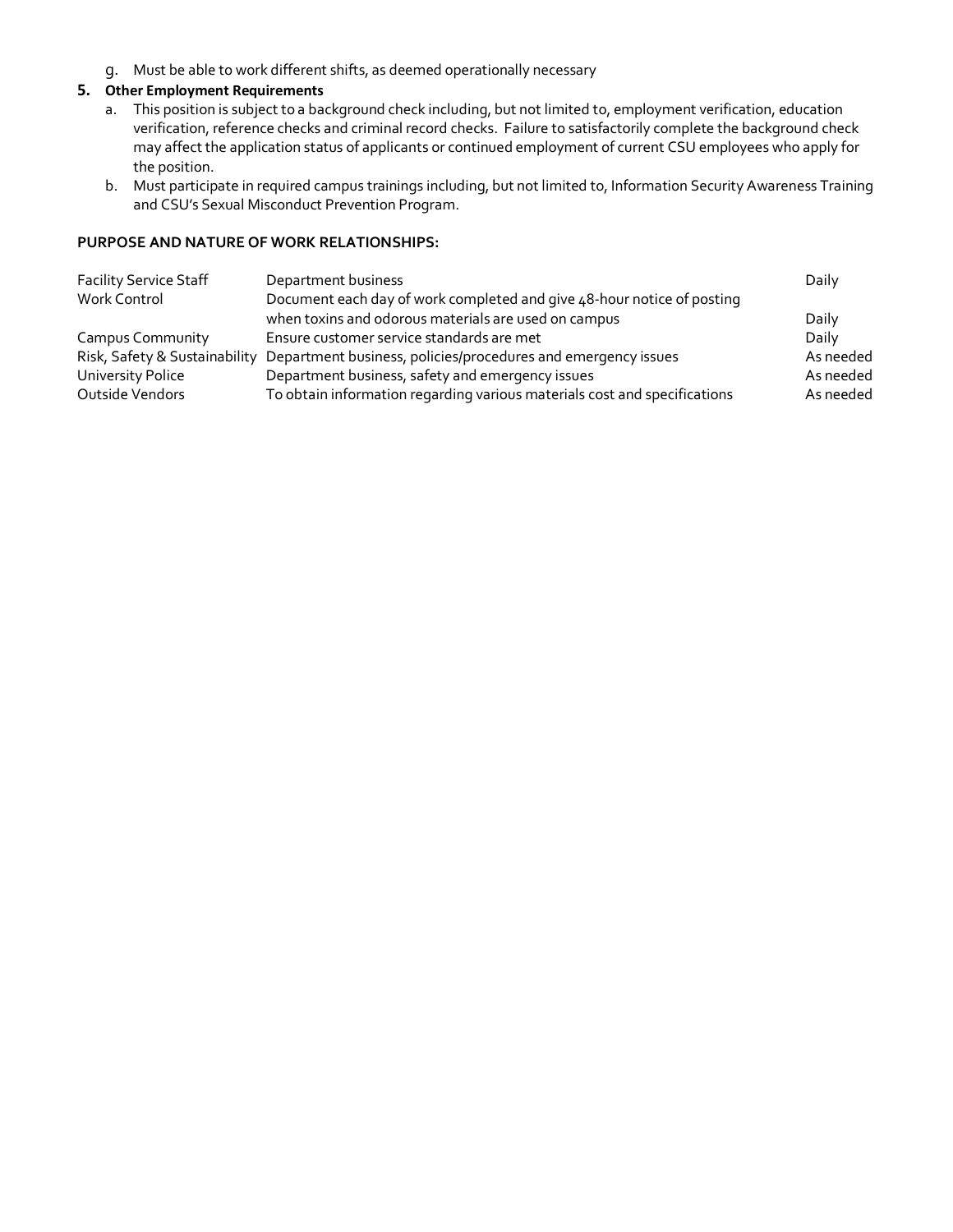# **PHYSICAL EFFORT:**

Check the appropriate box for each of the following items which most accurately describes the extent of the specific activity performed by this employee on a daily basis.

|                        | Number of hours/day |         |   |         |  |         |    |  |
|------------------------|---------------------|---------|---|---------|--|---------|----|--|
|                        |                     | N/A 1-2 |   | $3 - 4$ |  | $5 - 6$ | 7+ |  |
| 1. Sitting             |                     |         | x |         |  |         |    |  |
| 2. Standing            |                     |         |   |         |  |         | x  |  |
| 3. Walking             |                     |         |   |         |  |         | x  |  |
| 4. Bending Over        |                     |         |   |         |  |         | X  |  |
| 5. Crawling            |                     |         |   |         |  |         | X  |  |
| 6. Climbing            |                     |         |   |         |  |         | X  |  |
| 7. Reaching overhead   |                     |         |   |         |  |         | X  |  |
| 8. Crouching           |                     |         |   |         |  |         | X  |  |
| 9. Kneeling            |                     |         |   |         |  |         | x  |  |
| 10. Balancing          |                     |         |   |         |  |         | x  |  |
| 11. Pushing or pulling |                     |         |   |         |  |         | x  |  |

16. Driving cars, trucks, forklifts and other equipment

17. Being around scientific equipment and machinery

18. Walking on uneven ground

| <b>INUTING I UITIOUIS/UAY</b>                        |           |          |  |                  |                           | <b>INUITIVEL ULTIUDIS/UAY</b> |  |  |                   |  |              |
|------------------------------------------------------|-----------|----------|--|------------------|---------------------------|-------------------------------|--|--|-------------------|--|--------------|
|                                                      | $N/A$ 1-2 |          |  | $3-4$ $5-6$ $7+$ |                           |                               |  |  | $N/A$ 1-2 3-4 5-6 |  | $7+$         |
| 1. Directing others                                  |           | X        |  |                  |                           | 1. Inside                     |  |  |                   |  | X            |
| 2. Writing                                           |           | $\times$ |  |                  |                           | 2. Outside                    |  |  |                   |  | X            |
| 3. Using                                             |           |          |  | X                |                           | 3. Humid                      |  |  |                   |  | X            |
| math/calculations                                    |           |          |  |                  |                           |                               |  |  |                   |  |              |
| 4. Talking                                           |           |          |  | X                |                           | 4. Hazards                    |  |  |                   |  | X            |
| 5. Working at various                                |           |          |  |                  | $\times$                  |                               |  |  |                   |  | X            |
| tempos                                               |           |          |  |                  |                           | 5. High places                |  |  |                   |  |              |
| 6. Concentrating amid                                |           |          |  |                  | $\mathsf{x}$              |                               |  |  |                   |  | X            |
| distractions                                         |           |          |  |                  |                           | 6. Hot                        |  |  |                   |  |              |
| 7. Remembering names                                 |           |          |  |                  | $\mathsf{x}$              | 7. Cold                       |  |  |                   |  | X            |
| 8. Remembering details                               |           |          |  |                  | $\mathsf{x}$              | 8. Dry                        |  |  |                   |  | X            |
| 9. Making decisions                                  |           |          |  |                  | $\times$                  | 9. Wet                        |  |  |                   |  | X            |
| 10. Working rapidly                                  |           |          |  |                  | X                         | 10. Change of temp            |  |  |                   |  | X            |
| 11. Examining/                                       |           |          |  |                  | $\boldsymbol{\mathsf{x}}$ |                               |  |  |                   |  | X            |
| observing details                                    |           |          |  |                  |                           | 11. Dirty                     |  |  |                   |  |              |
| 12. Discriminating                                   |           |          |  |                  | X                         | 12. Dusty                     |  |  |                   |  | X            |
| colors                                               |           |          |  |                  |                           |                               |  |  |                   |  |              |
| The ability to focus and concentrate is of paramount |           |          |  |                  |                           | 12 Odors                      |  |  |                   |  | $\checkmark$ |

The ability to focus and concentrate is of paramount 13. Odors importance for quality work and to ensure the safety of staff,

the campus community and other workers.

# 12. Lifting or carrying A. 10 lbs or less  $B.$  11 to 25 lbs  $C.$  26 to 50 lbs D. 51 to 75 lbs  $E.$  76 to 100 lbs F. Over 100 lbs 13. Repetitive use of hands/arms 14. Repetitive use of legs 15. Eye/hand coordination

| es | No |  |
|----|----|--|
| x  |    |  |
| х  |    |  |
|    |    |  |

#### MENTAL EFFORT ENVIRONMENTAL FACTORS

| 1. Inside<br>2. Outside<br>ว. Humid                                             |
|---------------------------------------------------------------------------------|
| 4. Hazards                                                                      |
| 5. High places                                                                  |
| 6. Hot<br>7. Cold<br>8. Dry<br>9. Wet<br>10. Change of $\overline{\phantom{a}}$ |
| 11. Dirty<br>12. Dusty                                                          |

17. Working alone  $\begin{array}{c|c|c|c|c} & & & \end{array}$   $\begin{array}{c|c|c|c} & & \end{array}$  x

| Number of hours/day             |                 |              |                              | Number of hours/day |         |         |      |
|---------------------------------|-----------------|--------------|------------------------------|---------------------|---------|---------|------|
| √/A 1-2                         | $3 - 4$ $5 - 6$ | $7+$         |                              | N/A 1-2             | $3 - 4$ | $5 - 6$ | $7+$ |
| X                               |                 |              | 1. Inside                    |                     |         |         | X    |
| X                               |                 |              | 2. Outside                   |                     |         |         | X    |
|                                 | X               |              | 3. Humid                     |                     |         |         | X    |
|                                 | X               |              | 4. Hazards                   |                     |         |         | X    |
|                                 |                 | X            |                              |                     |         |         | X    |
|                                 |                 |              | 5. High places               |                     |         |         |      |
|                                 |                 | X            |                              |                     |         |         | X    |
|                                 |                 |              | 6. Hot                       |                     |         |         |      |
|                                 |                 | X            | 7. Cold                      |                     |         |         | X    |
|                                 |                 | X            | 8. Dry                       |                     |         |         | X    |
|                                 |                 | X            | 9. Wet                       |                     |         |         | X    |
|                                 |                 | X            | 10. Change of temp           |                     |         |         | X    |
|                                 |                 | X            |                              |                     |         |         | X    |
|                                 |                 |              | 11. Dirty                    |                     |         |         |      |
|                                 |                 | $\mathsf{x}$ | 12. Dusty                    |                     |         |         | X    |
| oncentrate is of paramount      |                 |              | 13. Odors                    |                     |         |         | X    |
| ork and to ensure the safety of |                 |              | 14. Noisy                    |                     |         |         | X    |
| and other workers.              |                 |              |                              |                     |         |         |      |
|                                 |                 |              | 15. Working w/others         |                     |         |         | X    |
|                                 |                 |              | 16. Working around<br>others |                     |         |         | X    |

Number of hours/day Number of hours/day

| $N/A$ 1-2 |                         | $3 - 4$ | $5 - 6$            | $7+$         |
|-----------|-------------------------|---------|--------------------|--------------|
|           |                         |         | $\pmb{\mathsf{x}}$ |              |
|           |                         |         |                    | $\sf X$      |
|           |                         |         | X                  |              |
|           | $\frac{X}{X}$           |         |                    |              |
|           |                         |         |                    |              |
|           | $\overline{\mathsf{x}}$ |         |                    |              |
| X         |                         |         |                    |              |
|           |                         |         |                    | X            |
|           |                         |         |                    | $\mathsf{X}$ |
|           |                         |         |                    | $\mathsf{X}$ |